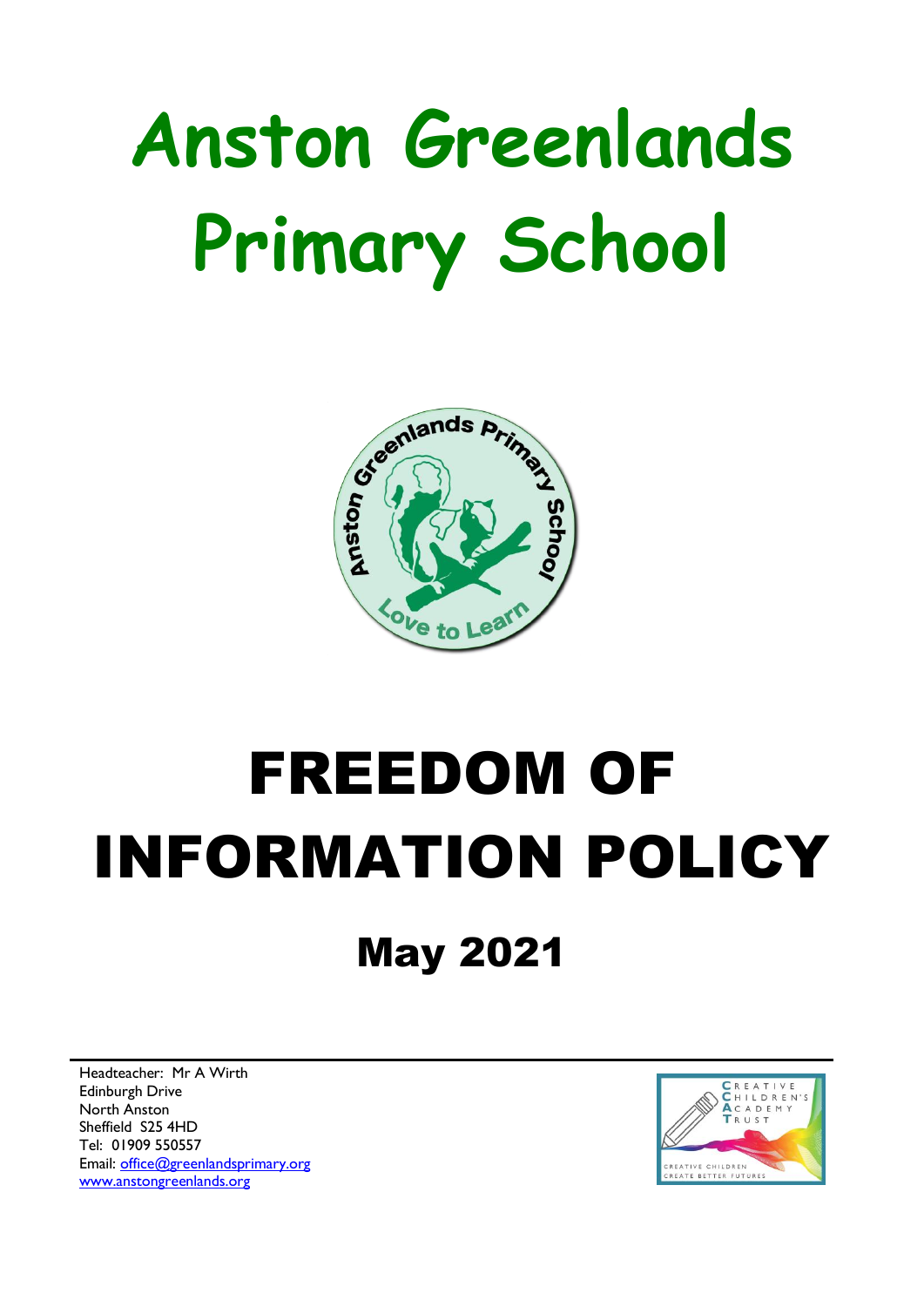### **Freedom of Information Policy**

#### **Contents**

Statement of intent Legal framework Accepting requests for information General right of access to information held by the school The appropriate limit Charging fees Means of communication Providing access and assistance Consultation with third parties Internal reviews Contracts and outsourced services [Monitoring and review](#page-8-0)

**Appendices** 

Appendix 1 – Model Publication Scheme Appendix 2 – FOI Request Evidence Log Appendix 3 – Guide to Information

#### **Statement of intent**

As an educational provider, our school has an obligation to publish a freedom of information statement, outlining how we will meet our duties under the Freedom of Information Act 2000 and associated regulations. The development and effective implementation of this policy fulfils that requirement.

More specifically, this policy outlines our school's policy and procedures for:

- The release and publication of private data and public records.
- Providing applicants with advice and assistance throughout the duration of their requests.

It also clarifies our position regarding the appropriate limit to the costs incurred by the school in obtaining any requested information, and on charging fees for its provision.

#### **1. Legal framework**

- 1.1 This policy has due regard to the following legislation:
	- UK GDPR
	- The Data Protection Act 2018
	- The Freedom of Information Act 2000
	- The Freedom of Information and Data Protection (Appropriate Limit and Fees) Regulations 2004
- 1.2 This policy also has due regard to guidance including, but not limited to, the following:
	- Cabinet Office (2018) 'Freedom of Information Code of Practice'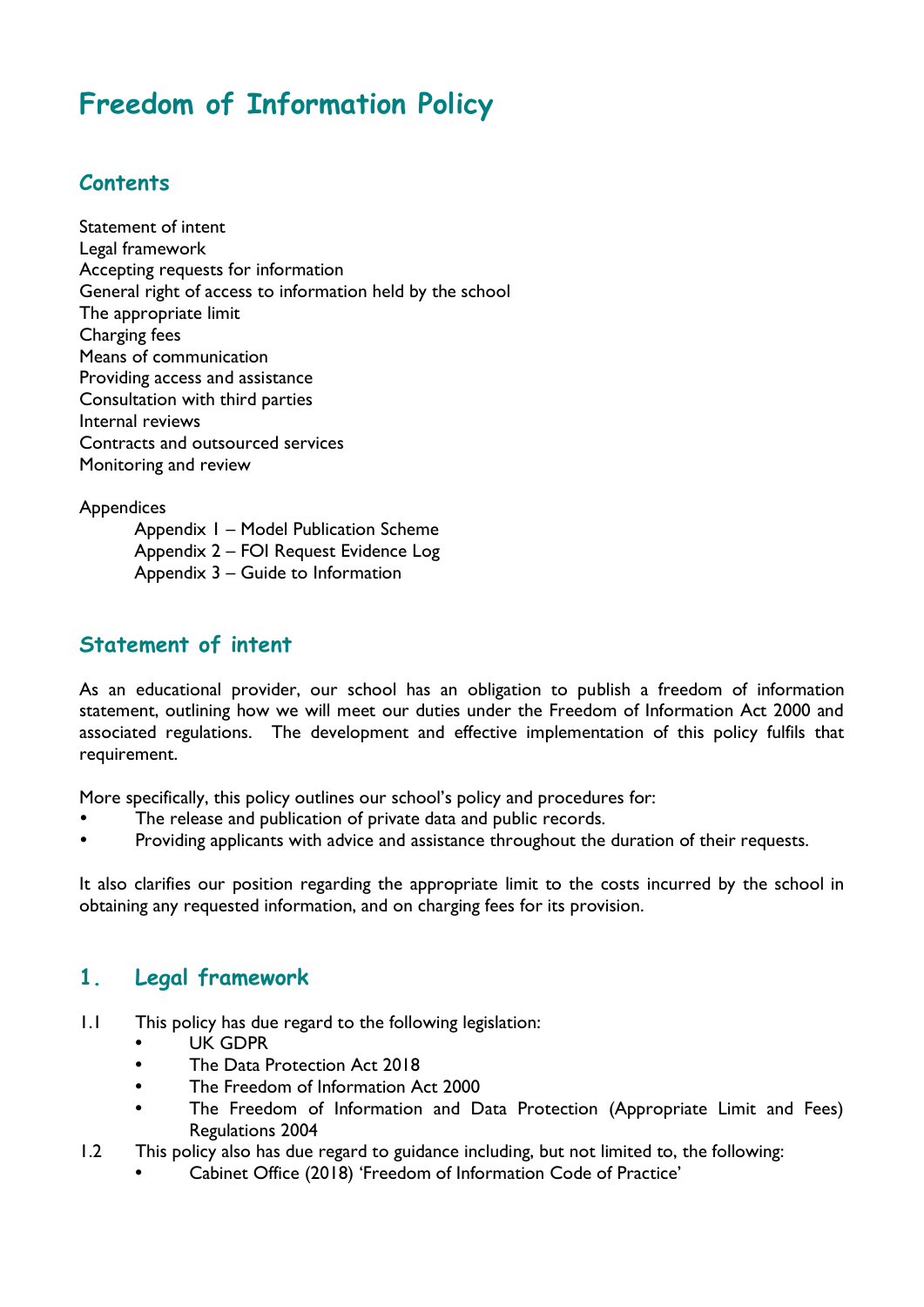- ICO (2013) 'Definition document for the governing bodies of maintained and other state-funded schools in England'
- ICO (2015) 'Model publication scheme'
- ICO (2016) 'Duty to provide advice and assistance (section 16)'
- ICO (2015) 'Time limits for compliance under the Freedom of Information Act (section 10)'
- 1.3 This policy will be viewed in conjunction with the following other school policies:
	- General Data Protection Policy

#### **2. Accepting requests for information**

- 2.1 The school will only accept a request for information which meets all of the following criteria:
	- It is in writing (this includes requests sent to the school's official social media accounts)
	- It states the name of the applicant (not a pseudonym) and an address for correspondence
	- It adequately describes the information requested
- 2.2 A request will be treated as made in writing if it meets all of the following requirements:
	- It is transmitted by electronic means
	- It is received in legible form
	- It is capable of being used for subsequent reference
- 2.3 Where a request is submitted in a foreign language, the school is not expected to obtain a translation of the request. For the request to be processed, the school will ask the applicant to provide their request in English.
- 2.4 The school will publish details of its procedures for dealing with requests for information on the website, which includes the following:
	- A contact address and email address
	- A telephone number
	- A named individual to assist applicants with their requests

#### **3. General rights of access to information held by the school**

- 3.1 Provided that the request meets the requirements set out in section 2 of this policy, the school will comply with its duty to:
	- Confirm or deny to any person making a request for information to the school, whether it holds information of the description specified in the request.
	- Provide the documentation, if the school confirms that it holds the requested information.
- 3.2 The duties outlined in 3.1 will be completed no later than 20 school days, or 60 working days if this is shorter, from receipt of the request.
- 3.3 Where a fee is charged, the timeframe within which the school has to respond to the request begins from the day the fee is received.
- 3.4 The school will not comply with section 3.1 of this policy where:
	- The school reasonably requires further information to meet a freedom of information request, has informed the applicant of this requirement, but was not subsequently supplied with that further information.
	- The information is no longer readily available as it is contained in files that have been placed in archive storage or is difficult to access for similar reasons.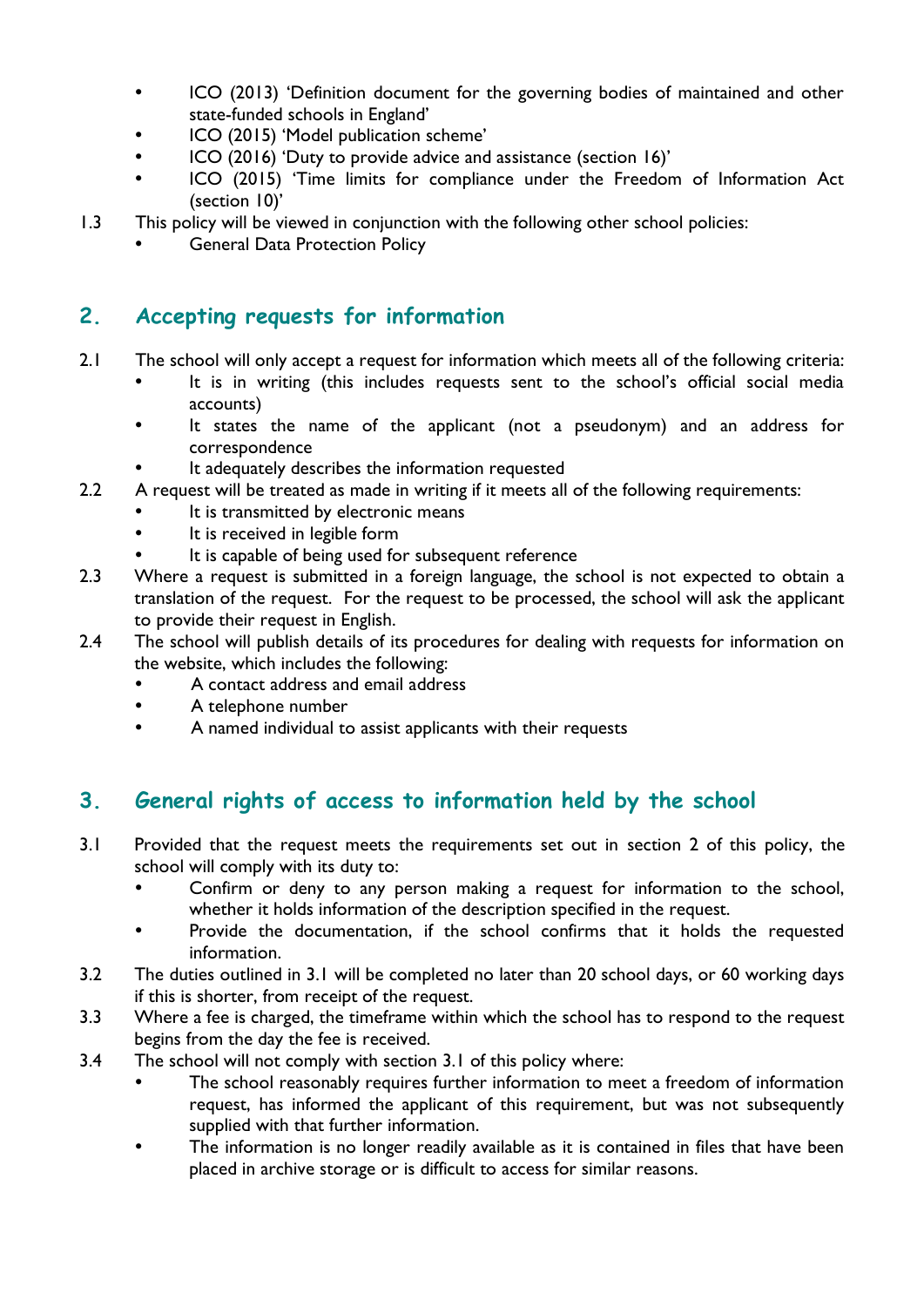- A request for information is exempt under section 2 of the Freedom of Information Act 2000.
- The cost of providing the information exceeds the appropriate limit.
- The request is vexatious.
- The request is a repeated request from the same person made within 60 consecutive working days of the initial one.
- A fee notice was not honoured.
- The requested information is not held by the school for the purposes of the school's business.
- 3.5 Where information is, or is thought to be, exempt, the school will, within 20 school days, give notice to the applicant which:
	- States that fact.
	- Specifies the exemption in question.
- 3.6 If information falls within scope of a qualified exemption and the school needs additional time to consider the public interest test, the school may extend the deadline. In most cases, the extension will exceed no more than a further 20 school days; however, the actual length of the extension will be decided on a case-by-case basis.
- 3.7 Where a public interest test extension is required, the school will write to the applicant to inform them of this, stating the following information:
	- Which exemption(s) the extension relies on and why
	- A revised deadline for when the applicant will receive their response
- 3.8 Where a deadline has to be further extended, the school will write to the applicant again, stating the information outline in 3.7.
- 3.9 Requests for information that is not recorded by the school (e.g. requests for explanations, clarification of policy and comments on the school's business) will not be considered valid requests. In these cases, the applicant will be provided with an explanation of why their request will not be treated under the Freedom of Information Act 2000 and the school will respond to the applicant through other channels as appropriate.
- 3.10 The information provided to the applicant will be in the format that they have requested, where possible.
- 3.11 Where it is not possible to provide the information in the requested format, the school will assist the applicant by discussing alternative formats in which it can be provided.
- 3.12 The information provided will also be in the language in which it is held, or another language that is legally required.
- 3.13 If, under relevant disability and discrimination regulations, the school is legally obliged to provide the information in other forms and formats, it will do so.
- 3.14 In some cases, a request may be dealt with under more than one access regime, e.g. if the request involves both information about the school and personal information, it will be dealt with under the Freedom of Information Act 2000 and the Data Protection Act 2018.
- 3.15 Staff are made aware that it is a criminal offence to alter, deface, block, erase, destroy or conceal any information held by the school with the intention of preventing disclosure following a request.

#### **4. The appropriate limit**

- 4.1 The school will not comply with any freedom of information request that exceeds the statutorily imposed appropriate limit of £450.
- 4.2 When determining whether the cost of complying with a freedom of information request is within the appropriate limit, the school will take account only of the costs we reasonably expect to incur in relation to: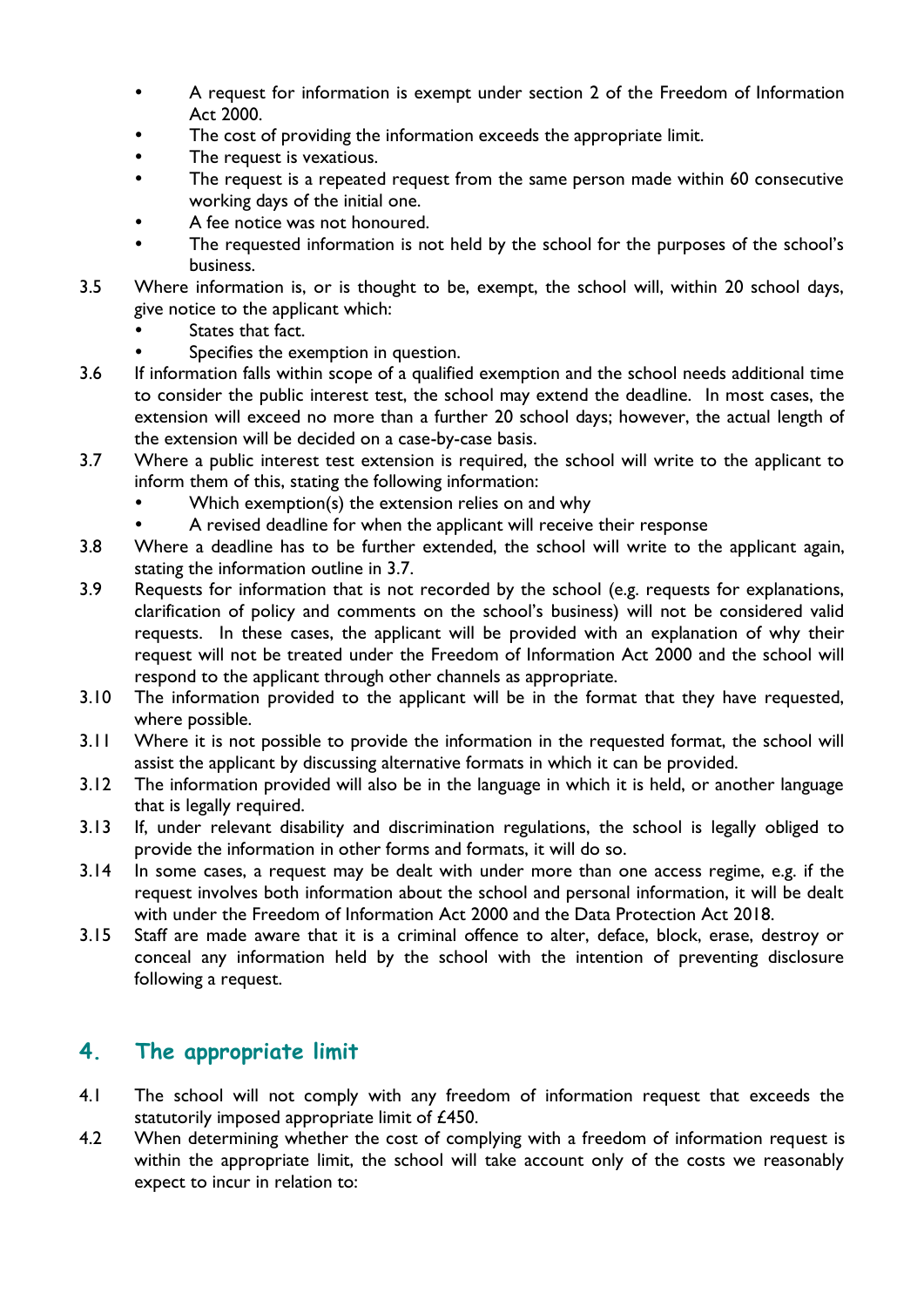- Determining whether it holds the information.
- Locating the information, or a document which may contain the information.
- Retrieving the information, or a document which may contain the information.
- Extracting the information from a document containing it.
- Costs related to the time spent by any person undertaking any of the activities outlined in section 4.2 of this policy on behalf of the school, are to be estimated at a rate of £25 per person per hour.
- 4.3 The school is not required to search for information in scope of a request until it is within the cost limit.
- 4.4 If responding to one part of a request would exceed the cost limit, the school does not have to respond to any other parts of the request.
- 4.5 Where multiple requests for information are made to the school within 60 consecutive working days of each other, either by a single person or by different persons who appear to be acting in concert, the estimated cost of complying with any of the requests is to be taken to be the total costs to the school of complying with all of them.

#### **5. Charging fees**

- 5.1 The school may, within 20 school days, give an applicant who has requested information from the school, a written notice stating that a fee is to be charged for the school's compliance.
- 5.2 Charges may be made for disbursements, such as the following:
	- Production expenses, e.g. printing and photocopying
	- Transmission costs, e.g. postage
	- Complying with the applicant's preferences about the format in which they would like to receive the information, e.g. scanning to a CD
- 5.3 Fees charged will not exceed the total cost to the school of:
	- Informing the person making the request whether we hold the information.
	- Communicating the information to the person making the request.
- 5.4 Where a fee is to be charged, the school will not comply with section 3 of this policy unless the requested fee is paid within a period of three months, beginning with the day on which the fees notice is given to the applicant.
- 5.5 Where a fee is paid by cheque, the school has the right to wait until the cheque is cleared before commencing work.
- 5.6 Once a fee is received, the school will inform the applicant of the revised response deadline, i.e. an additional 20 school days (or 60 working days).
- 5.7 Where the school has underestimated the cost to be charged to an applicant, a second fees notice will not be issued; instead, the school will bear the additional costs.
- 5.8 The school will not take into account any costs which are attributable to the time spent by persons undertaking any of the activities mentioned in section 5.3 above.
- 5.9 When calculating the  $20<sup>th</sup>$  school day in which to respond to a freedom of information request, the period beginning the day on which the fee notice is given to the applicant and ending with the day on which the fee is received will be disregarded.

#### **6. Means of communication**

6.1 Where, on making a request for information, the applicant expresses a preference for communication by any one of the following means, the school will, as far as is practicable, give effect to that preference: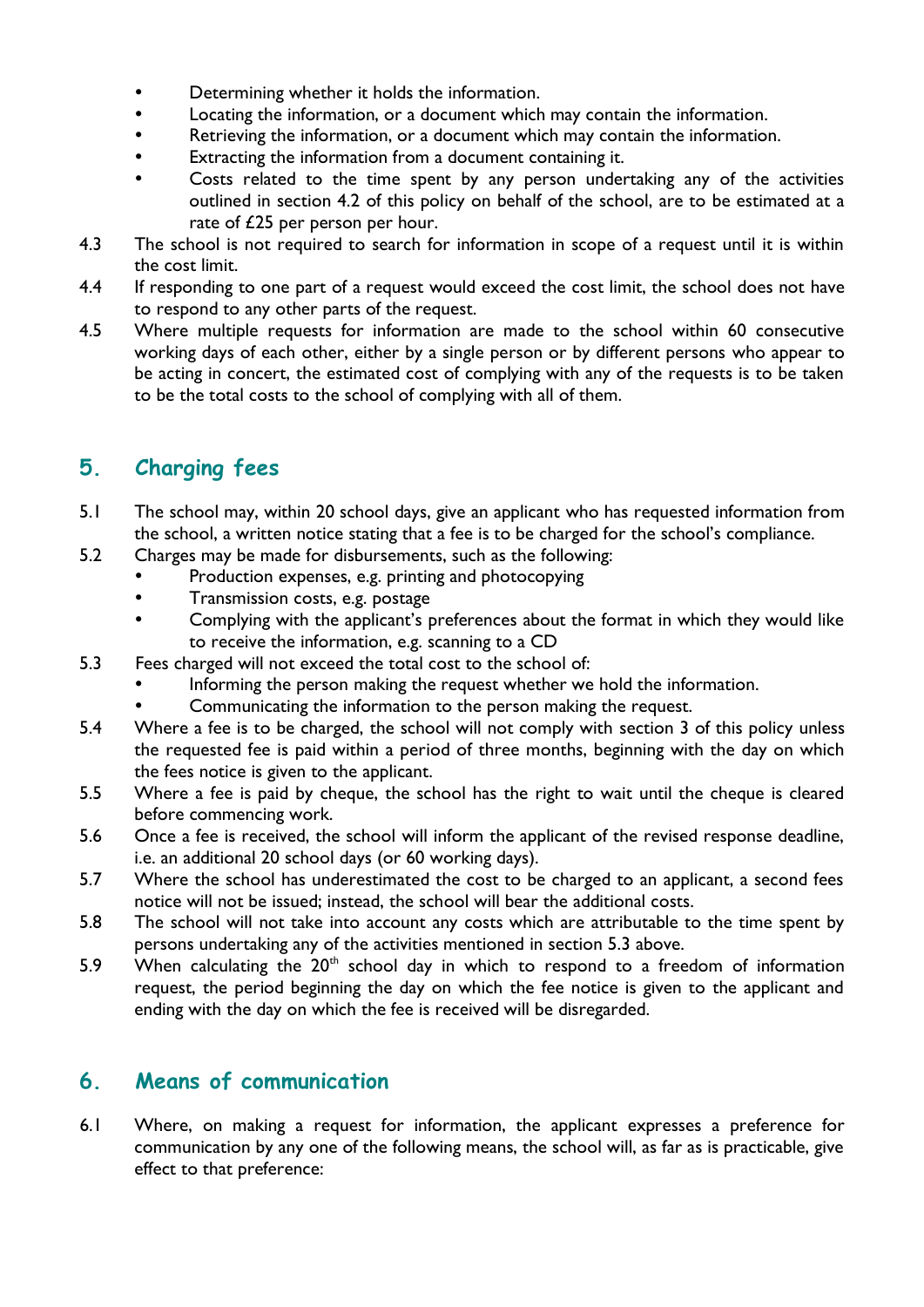- The provision to the applicant of a copy of the information in permanent form or in another form acceptable to the applicant.
- The provision to the applicant of a reasonable opportunity to inspect a record containing the information.
- The provision to the applicant of a digest, or summary of the information, in permanent form or in another form acceptable to the applicant.
- 6.2 Where a preference is not stated by the applicant, the school will communicate by any means which are reasonable under the circumstances. For example, where an applicant uses Twitter to make a request, the school may respond via an alternative medium as Twitter restricts the length of a response.

#### **7. Providing advice and assistance**

- 7.1 The school will meet its duty to provide advice and assistance, as far as is reasonable, to any person who proposes to make, or has made, requests for information to the school.
- 7.2 The school may offer advice and assistance in the following circumstances:
	- If an individual requests to know what types of information the school holds and the format in which it is available, as well as information on the fees regulations and charging procedures.
	- If a request has been made, but the school is unable to regard it as a valid request due to insufficient information, leading to an inability to identify and locate the information.
	- If a request has been refused, e.g. due to an excessive cost, and it is necessary for the school to assist the individual who has submitted the request.
- 7.3 The school will provide assistance for each individual on a case-by-case basis; examples of how the school will provide assistance include the following:
	- Informing an applicant of their rights under the Freedom of Information Act 2000
	- Assisting an individual in the focus of their request, e.g. by advising of the types of information available within the requested category
	- Advising an applicant if information is available elsewhere and how to access this information
	- Keeping an applicant informed on the progress of their request
- 7.4 Where the school wishes to ask a different public authority to deal with a request by transferring it to them, this will only be done with the agreement of the applicant.
- 7.5 In order to provide assistance as outlined above, the school will engage in the following good practice procedures:
	- Make early contact with an individual and keep them informed of the process of their request.
	- Accurately record and document all correspondence concerning the clarification and handling of any request.
	- Give consideration to the most appropriate means of contacting the applicant, taking into account their individual circumstances.
	- Discuss with the applicant whether they would prefer to receive the information in an alternative format, in cases where it is not possible to provide the information requested in the manner originally specified.
	- Remain prepared to assist an applicant who has had their request denied due to an exemption.
- 7.6 The school will give particular consideration to what level of assistance is required for an applicant who has difficulty submitting a written request.
- 7.7 In circumstances where an applicant has difficulty submitting a written request, the school will: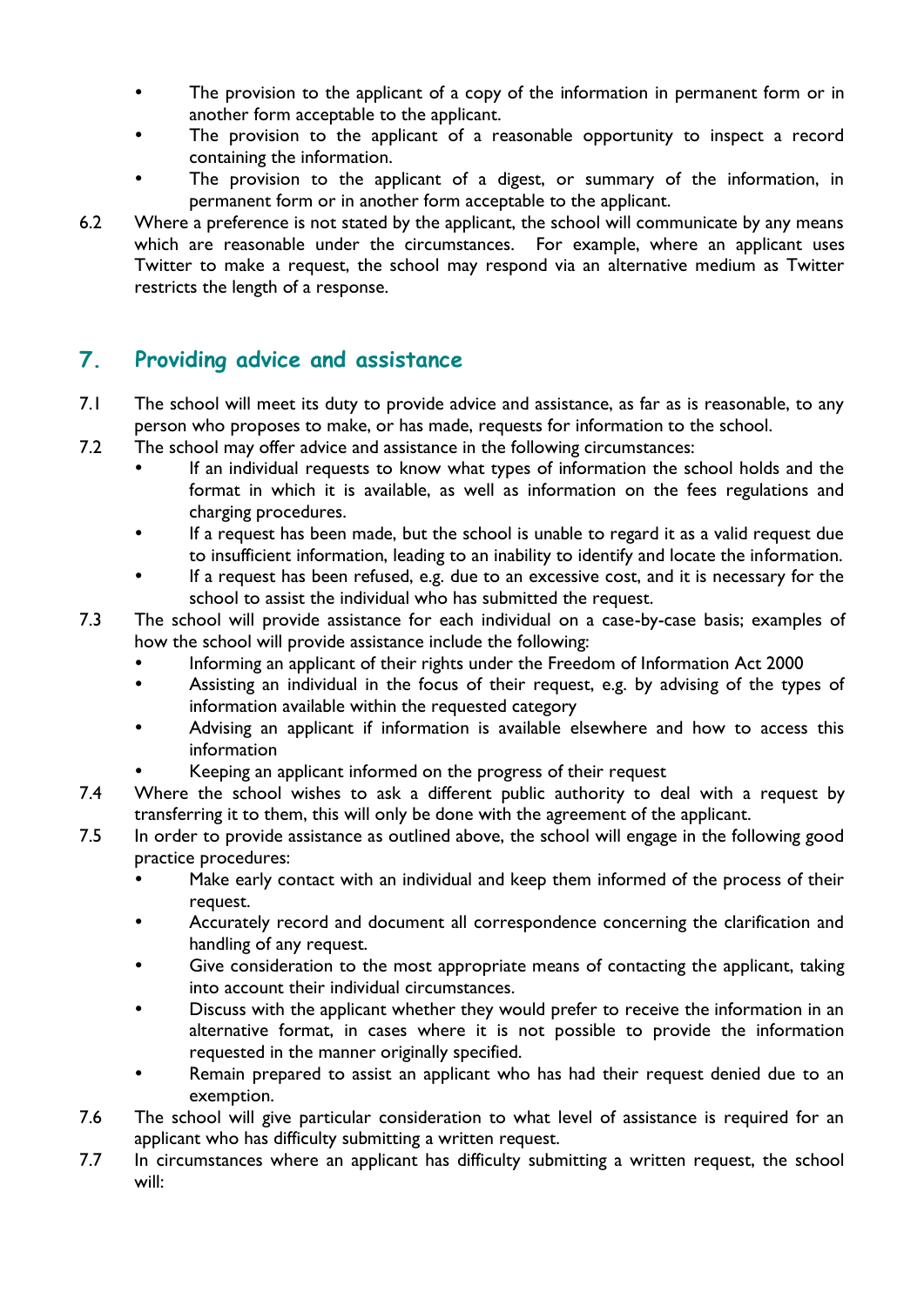- Make a note of the application over the telephone and then send the note to the applicant to confirm and return  $-$  the statutory time limit for a reply would begin here.
- Direct the individual to a different agency that may be able to assist with framing their request.

**NB.** This list is not exhaustive, and the school may decide to take additional assistance measures that are appropriate to the case.

- 7.8 Where an applicant's request has been refused either because the information is accessible by other means, or the information is intended for future publication or research, the school, as a matter of good practice, will provide advice and assistance.
- 7.9 The school will advise the applicant how and where information can be obtained, if it is accessible by other means.
- 7.10 Where there is an intention to publish the information in the future, the school will advise the applicant of when this publication is expected.
- 7.11 If the request is not clear, the school will ask for more detail from the applicant in order to identify and locate the relevant information, before providing further advice and assistance.
- 7.12 If the school believes the applicant has not provided their real name, the school will inform the applicant that the request will not be responded to until further information is received from the applicant.
- 7.13 If the school is able to clearly identify the elements of a request, it will respond following usual procedures and will provide advice and assistance for the remainder of the request.
- 7.14 If any additional clarification is needed for the remainder of a request, the school will ensure there is no delay in asking for further information.
- 7.15 Applicants are given two months to provide any requested clarification. If an applicant decides not to follow the school's advice and assistance and fails to provide clarification, the school is under no obligation to contact the applicant again.
- 7.16 If the school is under any doubt that the applicant did not receive the advice and assistance, the school will re-issue it.
- 7.17 The school is not required to provide assistance where an applicant's request is vexatious or repeated, as defined under section 14 of the Freedom of Information Act 2000.
- 7.18 Where the school has already sent a refusal request in relation to a previous vexatious request, the school is not obliged to send another notice for future vexatious requests.
- 7.19 An ongoing evidence log is kept, recording relevant correspondence or behaviour that has been taken into account when a request has been classed as vexatious.
- 7.20 The school is not required to provide information where the cost of complying with a request exceeds the limit outlined in the Freedom of Information Act 2000. In such cases, the school will firstly provide the applicant with advice and assistance to help them reframe or refocus their request with a view of bringing it within the cost limit. Then the school will consider whether any information can be provided free of charge if the applicant refuses to pay the fee.
- 7.21 If a request is refined, it will be treated as a new request.
- 7.22 A record will be kept by the headteacher of all the advice and assistance provided.

#### **8. Consultation with third parties**

- 8.1 The school may need to consult third parties about information held in scope of a request to consider whether it would be suitable to disclose the information. Situations where third parties may need to be consulted include the following:
	- When requests relate to persons or bodies who are not the applicant and/or the school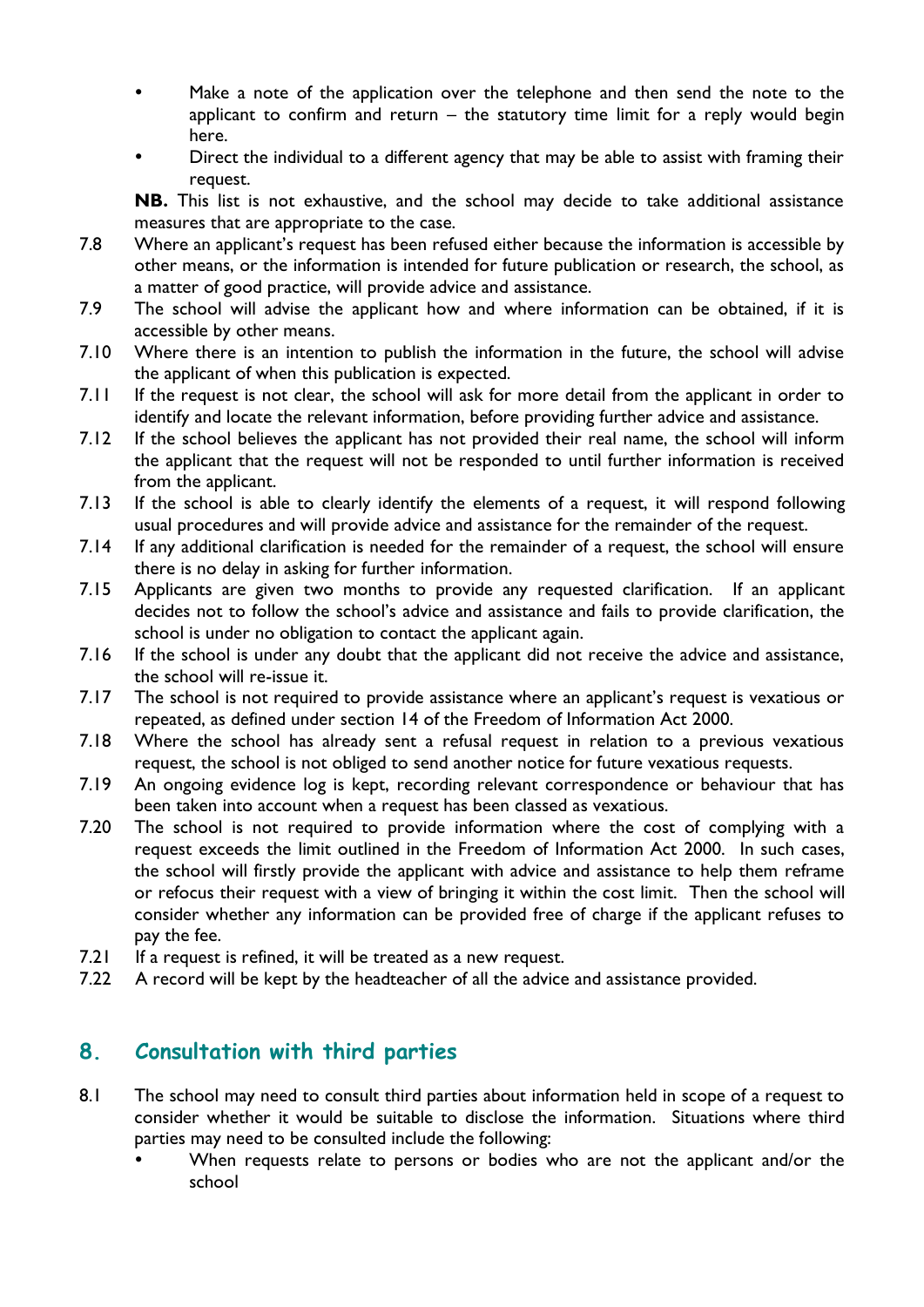- When the disclosure of information is likely to affect the interests of persons or bodies who are not the applicant or the school
- 8.2 The school will consider if a third party needs to be directly consulted about a request, particularly if there are contractual obligations that require consultation before information is disclosed.
- 8.3 Third parties will also be consulted where the school is proposing to disclose information relating to them or information that is likely to affect their business or private interests.
- 8.4 The views of third parties will be given appropriate weighting when deciding how to respond to a request. For example, if the third party created or provided the information, they may have a better understanding of its sensitivity.
- 8.5 It is ultimately the school's decision as to whether information in scope of a request will be released following any relevant consultation.
- 8.6 Where the school decides to release information following consultation with a third party, the third party will be informed in advance that the information is going to be disclosed.
- 8.7 Where the school intends to release information that relates to a large number of third parties, the school will consider whether it would be more appropriate to contact a representative organisation who can express views on behalf of the third parties, rather than contacting each party individually. If no representative organisation exists, the school may also consider only notifying or consulting a sample of the third parties relating to the disclosure.
- 8.8 Decisions made in line with 8.7 will be made on a case-by-case basis.

#### **9. Internal reviews**

- 9.1 When responding to requests for information, the details of the school's internal review process will be set out, including information about how applicants can request an internal review. Applicants will also be informed of their right to complain to the ICO if they are still dissatisfied following the outcome of the school's internal review.
- 9.2 Requests for an internal review should be made in writing to the school.
- 9.3 For a request for an internal review to be accepted, it must be made within 40 school days from the date the school issued an initial response to the request.
- 9.4 Upon receipt of an application, the school will acknowledge an application and inform the applicant of the intended response date. Responses will usually be delivered within 20 school days of receipt of the application.
- 9.5 If an internal review is complex, requires consultation with third parties or the relevant information is of high volume, the school may need to extend the usual response timeframe. In these cases, the school will inform the applicant and provide an alternative response date. In most cases, the extension will exceed no more than a further 20 school days; however, the actual length of the extension will be decided on a case-by-case basis.
- 9.6 Where clarification is needed from an applicant regarding the review, the normal response period will not begin until clarification is received.
- 9.7 Wherever possible, the review will be undertaken by a different member of staff than the person who took the original decision.
- 9.8 During a review, the school will evaluate the handling of the request; particular attention will be paid to concerns raised by the applicant.
- 9.9 The applicant will be informed of the outcome of the review and a record will be kept of such reviews and the final decision that is made.
- 9.10 If the outcome of the review is to disclose information that was previously withheld, the information will be provided to the applicant at the same time they are informed of the